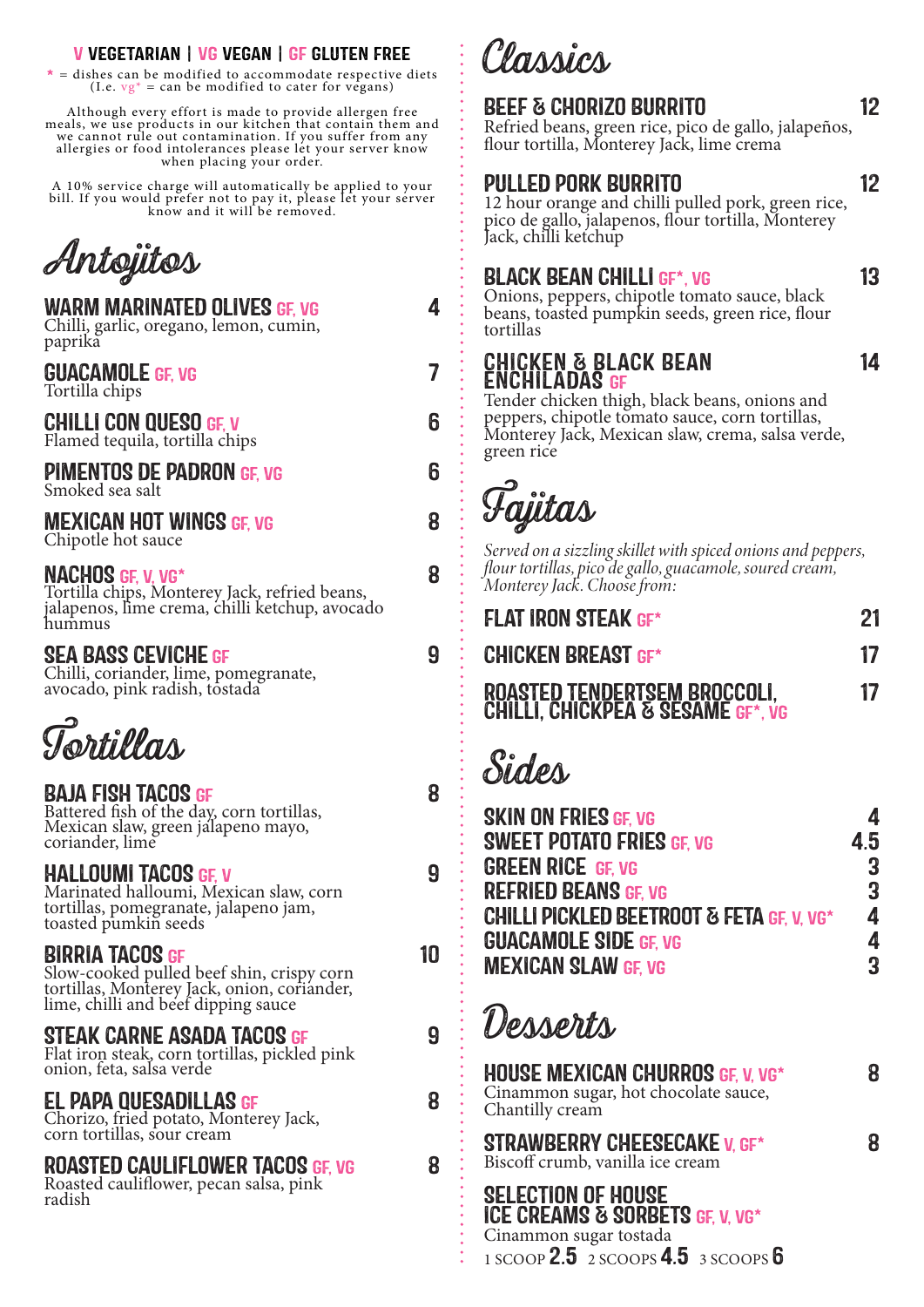

served friday to sunday, 12pm-4pm

**Brunch Sharer for 2**

sunday deals

> Regular Nachos for 2 to share + 1 dish each from our Brunch menu for £20

> > **Brunch Sharer for 3**

LARGE NACHOS FOR 3 TO SHARE + 1 DISH FACH FROM OUR BRUNCH

Menu for £30

## Huevos Rancheros gf, v | **8**

Tostadas, refried beans, Monterey Jack, pico de gallo, fried eggs

## PULLED PORK TORTA |  $n$

12 hour orange and chilli pork, iceberg lettuce, guacamole

## Breakfast Burrito | **10**

Chorizo, potato, scrambled eggs, flour tortilla, chilli ketchup

#### Chilaquiles gf, v | **8**

Tortilla chips, Monterey Jack, pico de gallo, salsa verde, feta, fried egg

## Scrambled tofu tacos gf, vg | **9**

Scrambled tofu, onion, Mexican spices, avocado, salsa verde, radish

## B.L.A.T | **9**

Torta with crispy Virginia Sweetcure bacon, guacamole, pico de gallo and iceberg lettuce

#### HangAvo Cure gf, vg | **8**

Tostadas, guacamole, poached eggs, feta, chilli flakes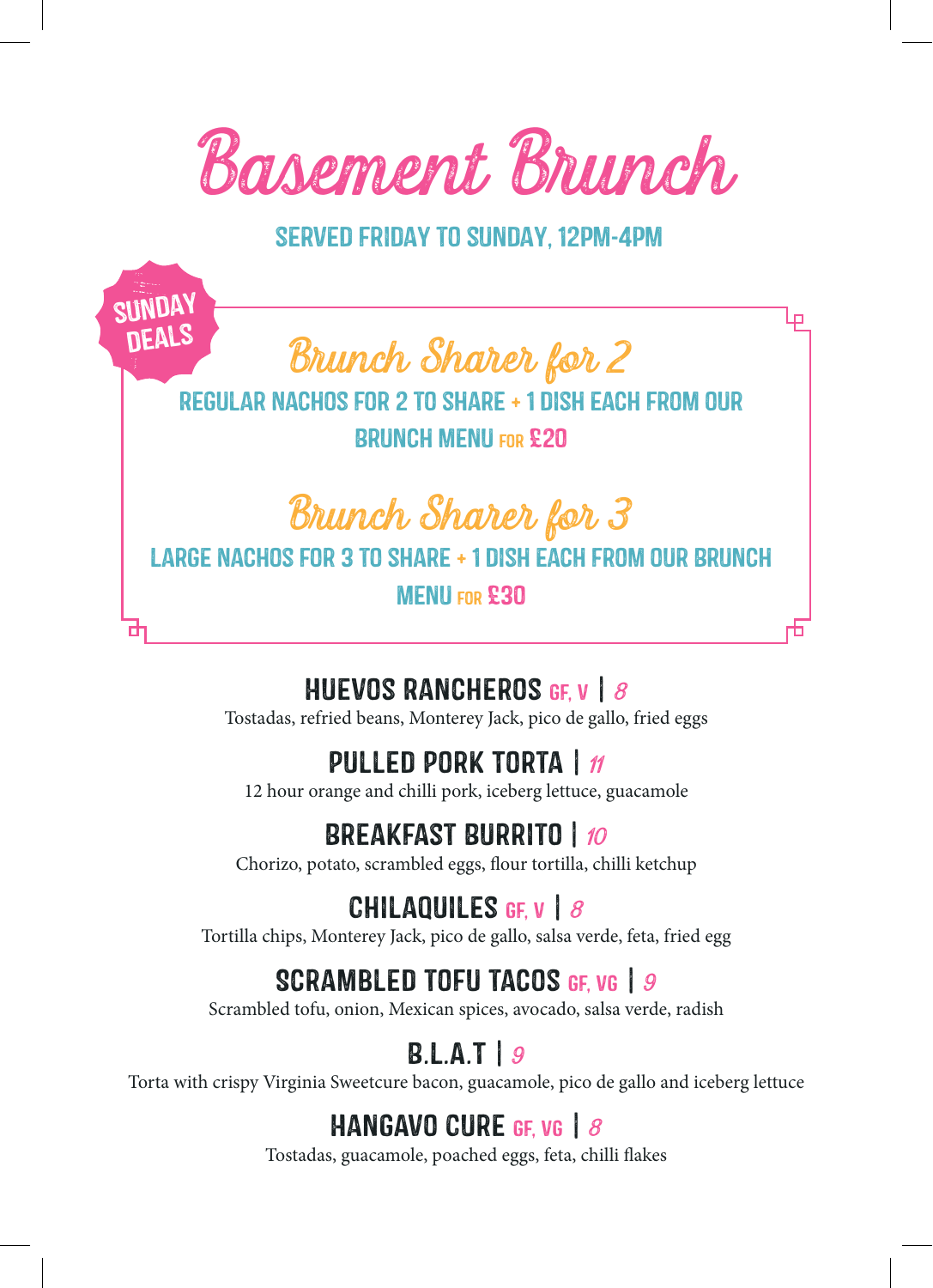**Cocktails**

MARGARITA | 9.5 El Jimador Tequila, Cointreau, Lime, Agave

TOMMYS MARGARITA| 9.5 Arette Blanco, Lime, Agave

MEZCAL PALOMA | 9.5 Union Uno Mezcal, Pamplemousse, Grapefruit, Lime, Agave

GOLD TIER TOMMYS | 15 Fortaleza Super Premium Blanco, Lime, Agave, GOLD

SUN KISSED SKIN | 12 Grey Goose Vanilla Vodka, Chambord, Lemon, Watermelon Syrup, Bubbles

BYE FELICIA | 10 Taqueray Seville Gin, Blue Cura ao, St Germain, Lemon, Foam

TROPIC LIKE IT'S HOT | 10 Chairman's Spiced Rum, Midori, Creme de Banane, Lime, Pineapple Juice, Cinnamon

THE VACCINE (4TH DOSE) | 11 Arette Blanco Tequila, Ancho Reyes Verde, Apricot Liqueur, Benedictine, Mango, Lime, Coriander

LIKE IT LIKE THAT | 11 Union Uno Mezcal, Pineapple Liqueur, Grapefruit Juice, Mint

GUILT TRIP | 10 Naked Grouse Whisky, Havana 7, Grand Marnier, Pedro Ximenez

FROZEN MARGARITAS | 9.5 Ask your server for current flavours !

50ml Measures, Hi-Ball, Mixer on Side, all 9.5

PATRON SILVER Mexican Lime Soda & Fresh Lime

BEEFEATER Indian Tonic, Lemon & Orange

BEEFEATER PINK STRAWBERRY Raspberry & Rose Soda, Lemon & Raspberries

BEEFEATER BLOOD ORANGE Mediterranean Tonic, Lime & Rosemary

JAMESONS Ginger Ale & Fresh Lime

BACARDI SPICED Tropical red Bull & Fresh Lime

Pornstar Martini | 9.5 Absolut Passionfruit Vodka, Passoa, Passionfruit Purée, Lemon

ESPRESSO MARTINI | 9.5 Absolut Vanilia, Kahula, Cold Brew

NEGRONI | 10 Roku Gin, Cocchi Rosa, Campari

OLD FASHIONED | 10 Makers Mark Bourbon, Bitters

**Classics**

NAKED & FAMOUS | 10 Union Uno Mezcal, Aperol, Yellow Chartreuse, Lime Juice

PAINKILLER | 10 Havana 7 Rum, Wray & Nephew, Tennessee Fire, Pineapple Juice, Orange Juice, Re'al Cōco Cream

CORPSE REVIVER #4 | 10 Arette Reposado Tequila, Lillet Blanc, Grey Goose Orange, Absinthe, Lemon

**Mocktails** ALL 4.75

LYCHEE RASPBERRY & ROSE MOJITO CITRUS PUNCH PEAR & APPLE MARGARITA PINEAPPLE, COCONUT & GINGER PUNCH

**Draught**

COLD TOWN LAGER | 5 COLD TOWN NEIPA | 5.5 COLD TOWN ROTATIONAL | 5.25 BIRRA MORETTI | 5.75 ST MUNGO'S | 5.5 CAMDEN PALE ALE | 5.75 INCH'S CIDER | 5 JOKER IPA | 5 STEWARTS HOLYROOD | 5.35 GUINNESS | 5.95

**Bottles & Cans**

CORONA | 4.75 MODELO ESPECIAL | 5.40 DOS EQUIS | 4.95 BUDWEISER | 4.75 REKORDERLIG | 5.45 STRAWBERRRY & LIME OR WILD BERRIES BELLFIELD GLUTEN FREE | 4 CRAFT LAGER OR SESSION ALE ERDINGER ALKOHOL FREE | 4

**Soft & Hot Drinks**

COCA COLA | 2.5 ORIGINAL | DIET | ZERO

FEVER TREE MIXERS | 2.2 INDIAN TONIC | LIGHT TONIC | MEDITERRANEAN TONIC GINGER ALE | GINGER BEER | MEXICAN LIME SODA RASPBERRY & ROSE SODA | BLOOD ORANGE SODA

IRN BRU | 2.5 RED BULL TROPICAL| 3 JARITTOS | 3.6 GUAVA | MANDARIN | GRAPEFRUIT ESPRESSO | 2.5

GREEN TEA | CHAMOMILE

DOUBLE ESPRESSO | 2.7 FLAT WHITE | 2.75 CAPPUCCINO | 2.95 LATTE | 2.95 HOT CHOCOLATE | 3 TEA | 1.95 ENGLISH BREAKFAST | EARL GREY | PEPPERMINT

**Tan Lines**

**Perfect Surfs**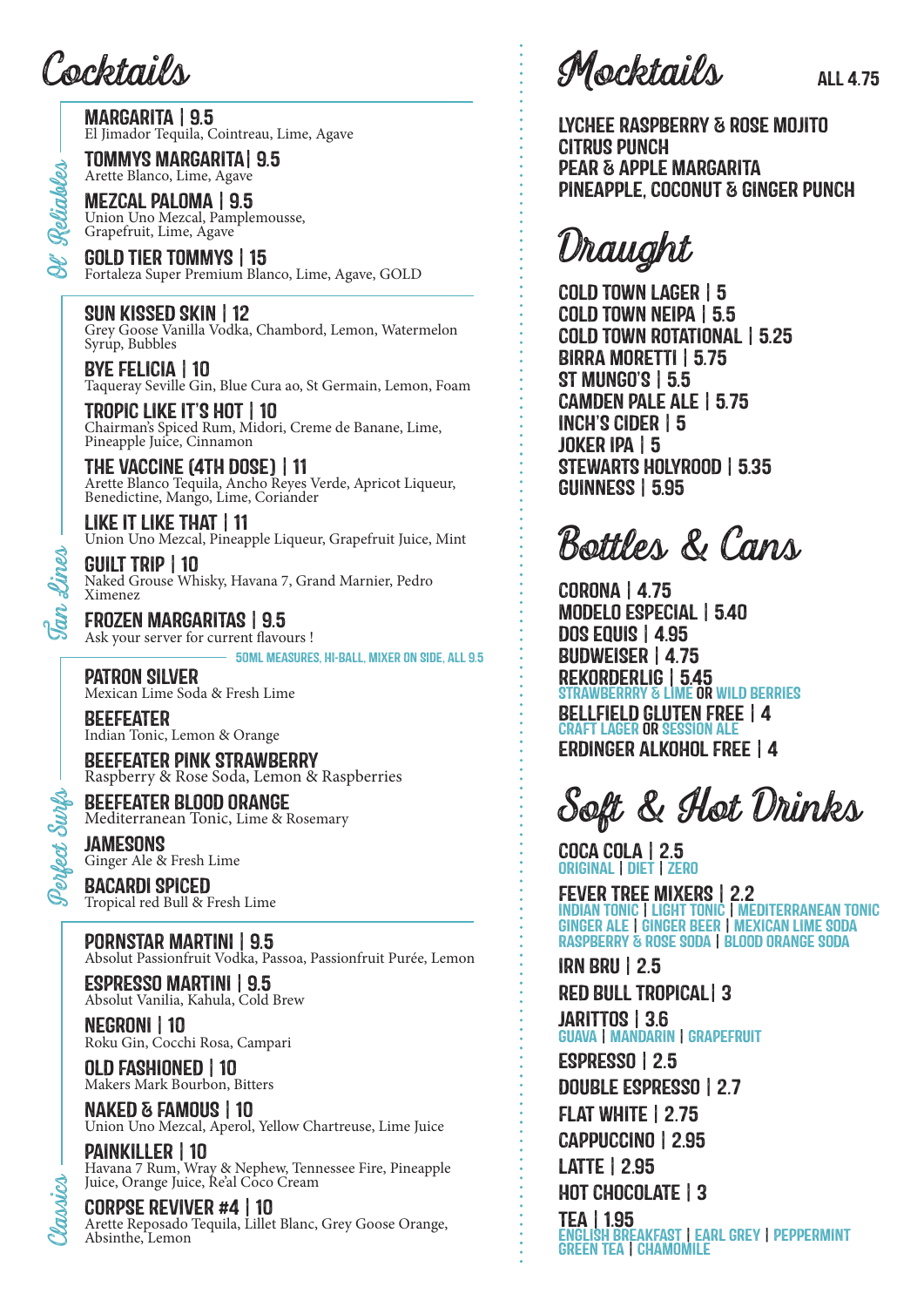**Wines**

# WHITE

BASEMENT TREBBIANO 175ML **5.5**| 500ML CARAFE **12.25**| BTL **20.95**

LAS CONDES SAUVIGNON BLANC 175ML **6.25** | 500ML CARAFE **14.25** | BTL **24**

LA PODEROSA VIOGNER 175ML **6.85** | 500ML CARAFE **16.5** | BTL **26.5**

GOYENECHEA TORRONTES 175ML **7.6** | 500ML CARAFE **21.5** | BTL **30.5**

# RED

BASEMENT SANGIOVESE 175ML **5.5** | 500ML CARAFE **12.25** | BTL **20.95**

LAS CONDES MERLOT 175ML **6.25** | 500ML CARAFE **14.25** | BTL **24**

HANGER AND FLANK MALBEC 175ML **6.85** | 500ML CARAFE **16.5** | BTL **26.5**

PAREDES RESERVA CABERNET SAUVIGNON 175ML **7.6** | 500ML CARAFE **19.9** | BTL **30.5**

# ROSÉ

ALVIER CABERNET ROSÉ 175ML **6.25** | 500ML CARAFE **14.25** | BTL **24**

# SPARKLING

BAROCCO PROSECCO 125ML **6.5** | BTL **24.5**

PERRIER-JOUËT GRAND BRUT N/V BTL **60**

BOLLINGER SPECIAL CUVÉE N/V BTL **65**

> PERRIER-JOUËT ROSÉ BTL **70**

**Tequilas**

# **BLANCO**

FROTALEZA | **7.15** KAH | **6.45** EL JIMADOR | **3.9** MARACAME PLATA | **5.7** TAPATIO | **3.8** 1800 | **4.15** DON JULIO | **4.95** HERRADURA | **4.7** MAESTRO DOBEL | **6.1**

HERRADURA COLLECTION DE LA CASA | **6.15** CLASE AZUL | **5.85** DON FULANO | **4.95** CODIGO | **5.05** OCHO 8 | **4.15** DON FULANO FUERTE | **4.95** PATRON SLIVER | **4.6** UWA | **5.45**

# **REPOSADO**

TAPATIO | **4.15** CURADO ESPADIN | **5.1** CASAMIGOS | **6.6** OCHO 8 | **4.95** DON FULANO | **6.15** GRAN CENTENARIO | **4.15** CODIGO ROSA | **5.6** ARETTE | **3.7** CASA NOBLE | **6.15** KAH | **7.15** DON JULIO | **5.2** UWA | **6.15**

## **ANE IN**

TAPATIO | **4.95 FORTALEZA** | 9.15 HERRADURA | **5.45** OCHO 8 | **5.45** DON JULIO | **5.7**

PATRON | **7.05** CORAZON BUFFALO TRACE | **8.15** DON FULANO | **6.7** CASA NOBEL | **7.7** CALLE 23 | **5.15**

# EXTRA ANEJO & RARE

TAPATIO RESERVA DE LA EXCELANCIA | **14.2** DON FULANO IMPERIAL | **12.2** HERRADURA SELECTION SUPREMA | **17.15** CORAZON VAN WINKLE | **9.15** ARETTE GRAN CLASE | **14.05** HERRADURRA PORT CASK FINISH | **8.10** JOSE CUERVO RESERVA DE LA FAMILIA | **13.20** JOSE CUERVO PLATINO | **6.70**

## ME7CAL

APRENDIZ JOVEN | **6.45** APRENDIZ TEPXTATE | **7.45** UNION | **4.2** ILLEGAL JOVEN | **5.2** ILLEGAL REPOSADO | **6.7** ILLEGAL ANEJO | **8.2**

DEL MUGUEY IMBERICO | **10.2** DEL MUGUEY CHICHICAPA | **10.15** GEM AND BOLT | **5.7** QUIQUIRIQUI | **4.7** MONTE ALBAN | **4.05**